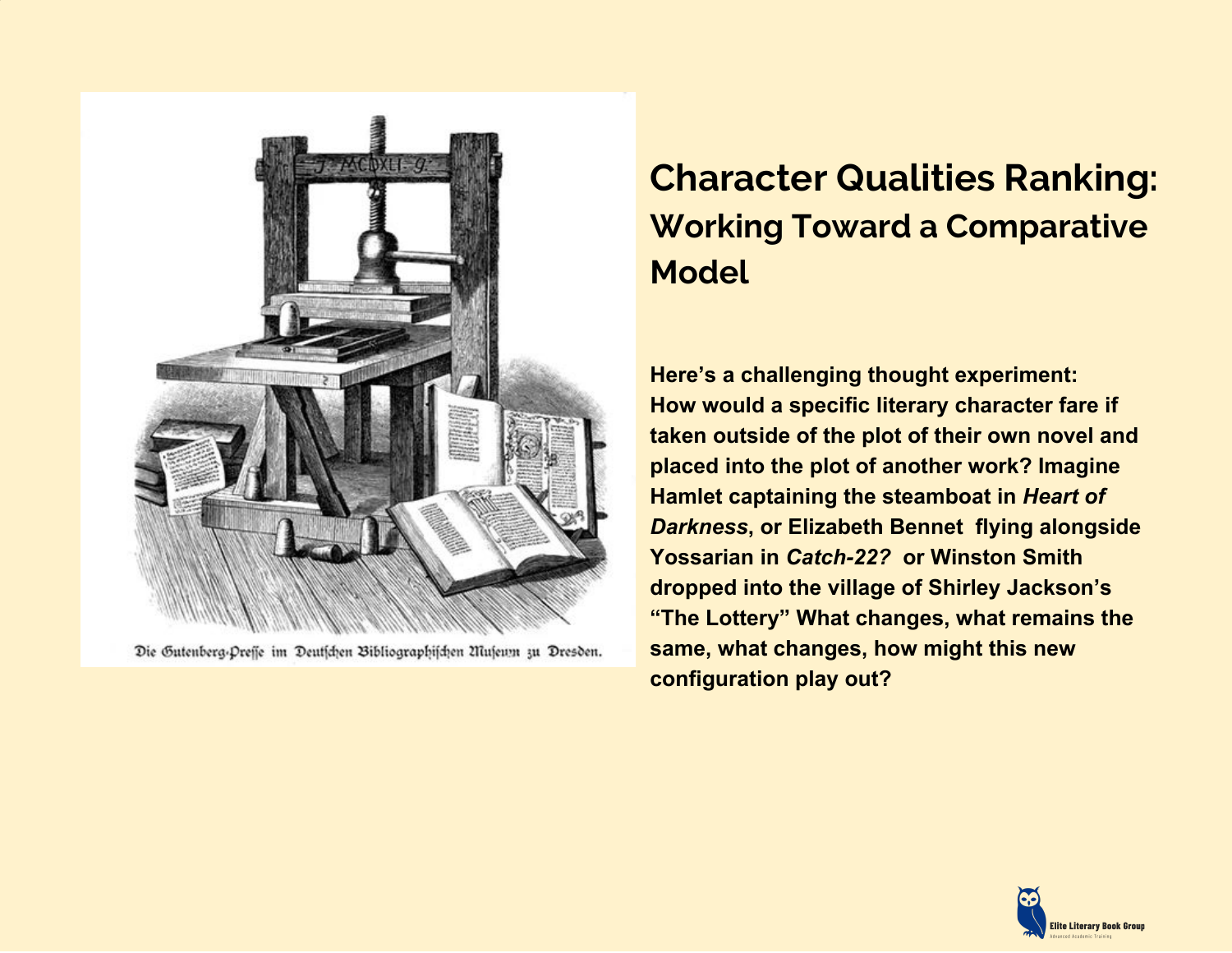## **Character Qualities Ranking: Working Toward a Comparative Model**

After a careful reading of the selected text, rate your selected character on the following scale **AND** offer textual proof that supports your ranking.

| <b>Resiliency</b>       |     |                 |             | <b>Socialization</b>  |     |                 |                |
|-------------------------|-----|-----------------|-------------|-----------------------|-----|-----------------|----------------|
| <b>Not present</b>      | Low | <b>Moderate</b> | <b>High</b> | <b>Not present</b>    | Low | <b>Moderate</b> | <b>High</b>    |
|                         |     | $\overline{2}$  | 3           |                       |     | $\overline{2}$  | 3              |
| <b>Empathy</b>          |     |                 |             | <b>Introspection</b>  |     |                 |                |
| <b>Not present</b>      | Low | <b>Moderate</b> | <b>High</b> | <b>Not present</b>    | Low | <b>Moderate</b> | <b>High</b>    |
|                         |     | $\mathbf{2}$    | 3           |                       |     | $\mathbf{2}$    | 3 <sup>1</sup> |
| <b>Revenge</b>          |     |                 |             | <b>Happiness</b>      |     |                 |                |
| <b>Not present</b>      | Low | <b>Moderate</b> | <b>High</b> | <b>Not present</b>    | Low | <b>Moderate</b> | <b>High</b>    |
|                         |     | $\mathbf{2}$    | 3           |                       |     | $\overline{2}$  | 3              |
| <b>Anger</b>            |     |                 |             | <b>Goal Oriented</b>  |     |                 |                |
| <b>Not present</b>      | Low | <b>Moderate</b> | <b>High</b> | <b>Not present</b>    | Low | <b>Moderate</b> | <b>High</b>    |
|                         |     | $\overline{2}$  | 3           |                       |     |                 | $\mathbf{3}$   |
| <b>Capacity to Love</b> |     |                 |             | <b>Responsibility</b> |     |                 |                |
| <b>Not present</b>      | Low | <b>Moderate</b> | <b>High</b> | <b>Not present</b>    | Low | <b>Moderate</b> | <b>High</b>    |
|                         |     | $\overline{2}$  | 3           |                       |     | $\mathbf{2}$    | 3              |
| <b>Problem Solving</b>  |     |                 |             | <b>Isolation</b>      |     |                 |                |
| <b>Not present</b>      | Low | <b>Moderate</b> | <b>High</b> | <b>Not present</b>    | Low | <b>Moderate</b> | <b>High</b>    |
| 0                       |     | $\mathbf{2}$    | 3           | O                     |     | $\mathbf{2}$    | 3              |
|                         |     |                 |             |                       |     |                 |                |

Now let's perform a thought experiment. Let's take your character out of the situation(plot) of their own work and place them in another fictional setting. Based upon your understanding of ranking of the character from above, offer an explanation of what you might project the outcome to be. This involves a thoughtful understanding of your character as well as an understanding of the new dynamic in which they have been placed. It works best, perhaps, if the initial character is chosen from a novel, and the speculative situation comes from a smaller piece of literature like a short story.

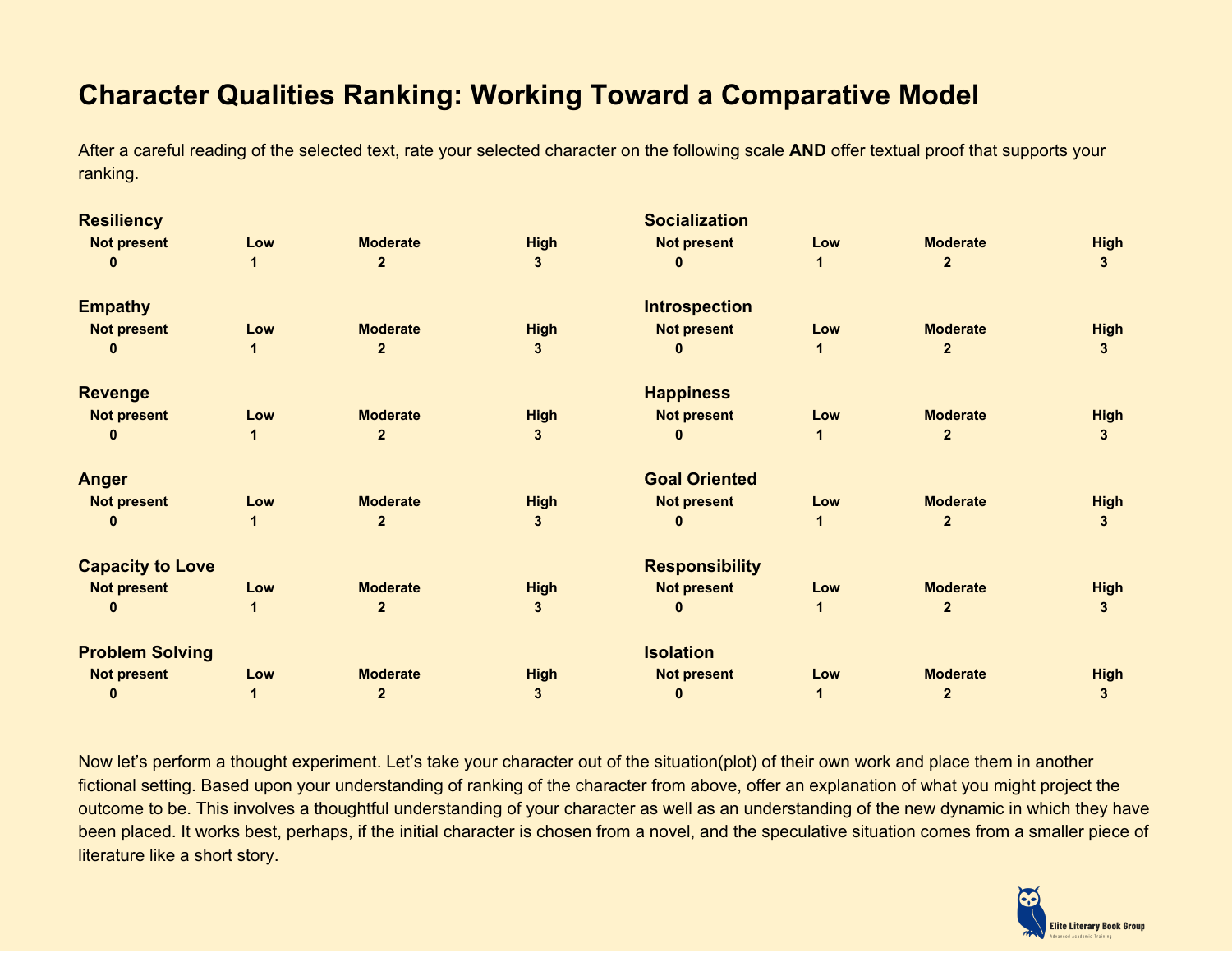| Quality                 | <b>Ranking Score</b> | <b>Textual Evidence</b> |
|-------------------------|----------------------|-------------------------|
| <b>Resilience</b>       |                      |                         |
| <b>Empathy</b>          |                      |                         |
| <b>Revenge</b>          |                      |                         |
| <b>Anger</b>            |                      |                         |
| <b>Capacity to Love</b> |                      |                         |
| <b>Problem Solving</b>  |                      |                         |
| <b>Socialization</b>    |                      |                         |
| Introspection           |                      |                         |
| <b>Happiness</b>        |                      |                         |
| <b>Goal Oriented</b>    |                      |                         |
| <b>Responsibility</b>   |                      |                         |
| <b>Isolation</b>        |                      |                         |

**Scene Description Revised Using Chosen Character**